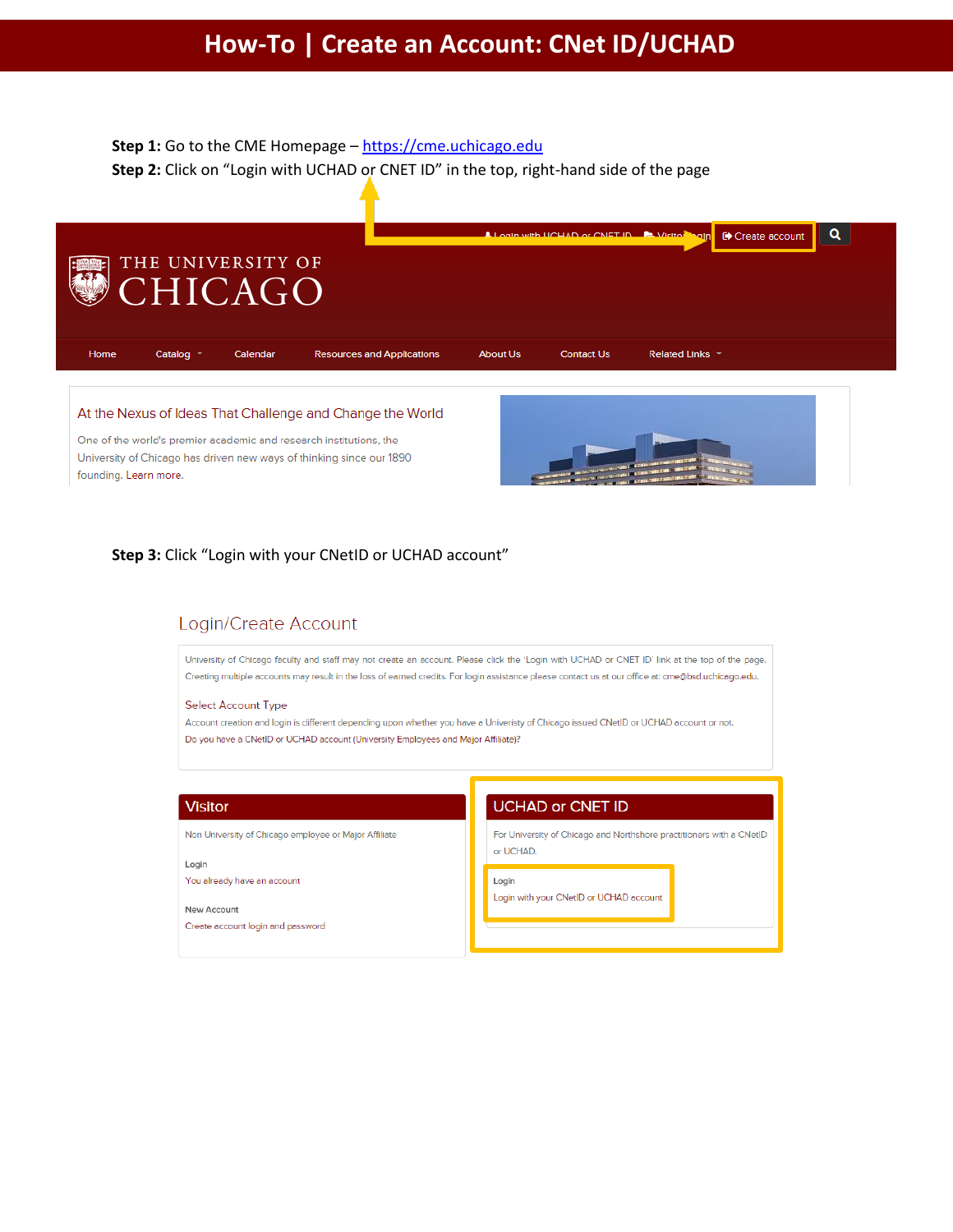**Step 3:** Sign in with your UCHAD or CNet ID. If you have both ID types, use your CNet ID. *\*See notes below if you are having issues/forgot your CNet/UCHAD passwords. We cannot alter or reset information pertaining to your CNet ID or UCHAD.*

| Sign In                                              |                                                                                                                                                                                                                   |
|------------------------------------------------------|-------------------------------------------------------------------------------------------------------------------------------------------------------------------------------------------------------------------|
| Login to Center for Continuing Medical Education     |                                                                                                                                                                                                                   |
| CNetID /                                             |                                                                                                                                                                                                                   |
| <b>UCHADID:</b>                                      | <b>Hospital Employee?</b>                                                                                                                                                                                         |
| <b>Password:</b>                                     |                                                                                                                                                                                                                   |
|                                                      | Forgot your password?                                                                                                                                                                                             |
|                                                      | Login                                                                                                                                                                                                             |
| end your session, simply close your browser.         | Signing in allows you to access multiple University of Chicago web<br>applications while entering your CNetID and password only once. To                                                                          |
| reference desk hours http://hours.lib.uchicago.edu/. | Questions? Contact the IT Services Service Desk by phone at 2-5800<br>(773-702-5800), via email at itservices@uchicago.edu, or get walk-in<br>help at the TECHB@R on the first floor of Regenstein Library during |
|                                                      | Alumni account holders may contact alumnitech support@uchicago.edu                                                                                                                                                |

*\*CNet ID: A username & password for University employees used to access U of C online services. If you need to reset your CNet ID's password, visit <https://cnet.uchicago.edu/recertify/>*

*\*UCHAD ID: A username & password for hospital employees to access UCM online services. If you need to reset your UCHAD password, visit: <https://mail.uchospitals.edu/resetmypassword/>*

**Step 4:** You will be prompted for an e-mail address. Please enter your most frequently used e-mail. This can be your work or personal e-mail address.

**Step 5:** Click "Save" and your e-mail will now be linked to your account.

| <b>MEW</b>       | <b>BOOKMARKS</b>                                            | <b>EDIT</b> | <b>MY ACTIVITIES</b>                                                    | <b>ORDERS</b> |                                                                                                                                                                      |
|------------------|-------------------------------------------------------------|-------------|-------------------------------------------------------------------------|---------------|----------------------------------------------------------------------------------------------------------------------------------------------------------------------|
| <b>Account</b>   | Mobile<br>Profile                                           |             |                                                                         |               |                                                                                                                                                                      |
|                  |                                                             |             |                                                                         |               |                                                                                                                                                                      |
|                  |                                                             |             |                                                                         |               |                                                                                                                                                                      |
|                  |                                                             |             | ⊘ Your e-mail address was not provided by your identity provider (IDP). |               |                                                                                                                                                                      |
|                  |                                                             |             |                                                                         |               |                                                                                                                                                                      |
|                  |                                                             |             |                                                                         |               |                                                                                                                                                                      |
|                  |                                                             |             |                                                                         |               |                                                                                                                                                                      |
|                  |                                                             |             |                                                                         |               |                                                                                                                                                                      |
| E-MAIL ADDRESS * |                                                             |             |                                                                         |               | ediress. All e-mails from the system will be sent to this address. The e-mail address is not made public and will only be used if you wish to receive a new password |
|                  | or wish to receive certain news or notifications by e-mail. |             |                                                                         |               |                                                                                                                                                                      |
|                  |                                                             |             |                                                                         |               |                                                                                                                                                                      |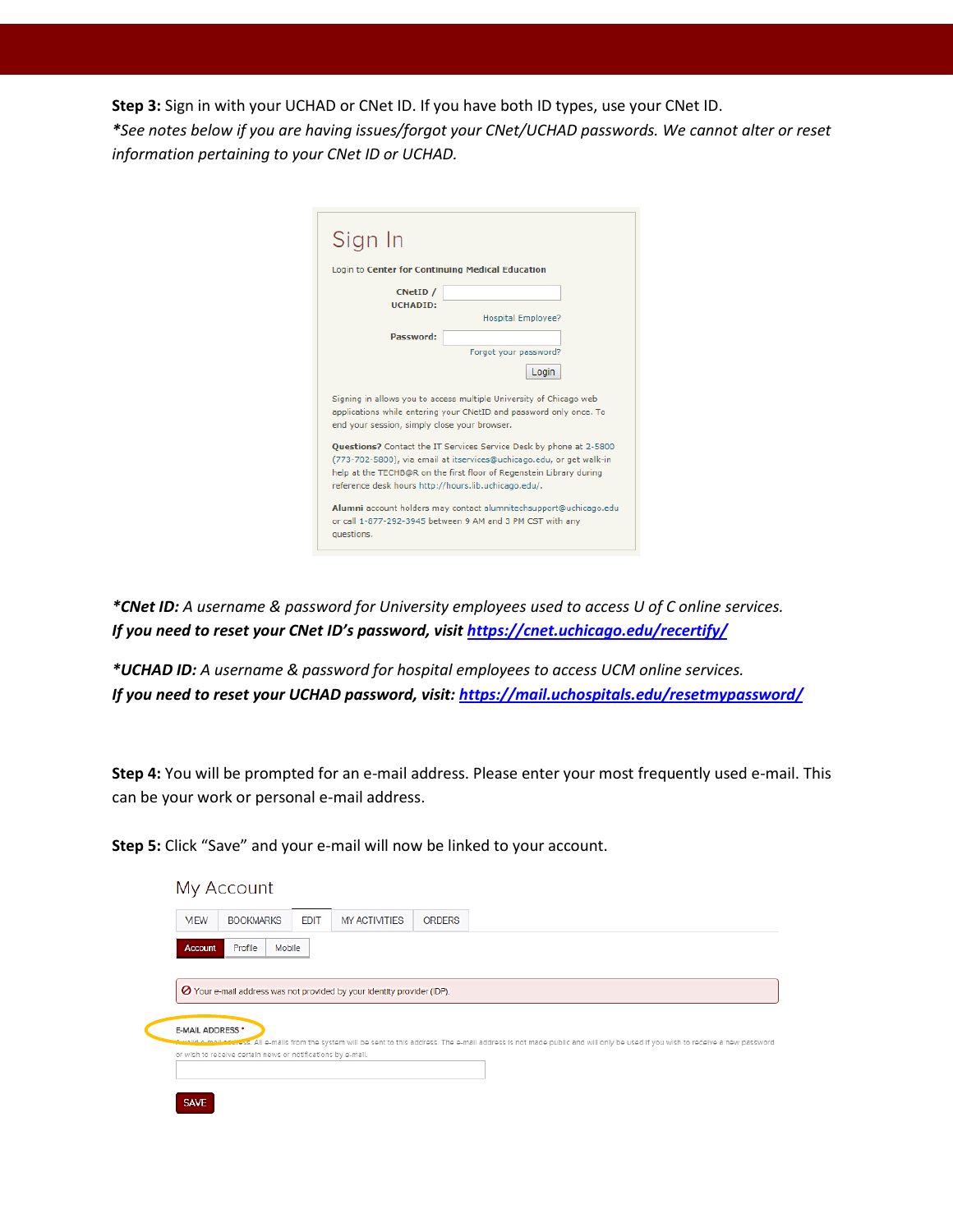**Step 6:** Click on the "Edit" tab followed by the "Profile" tab. **Step 7: Fill in all required fields.** 

| My Account                                                                                                                                                                        |                      |               |  |  |
|-----------------------------------------------------------------------------------------------------------------------------------------------------------------------------------|----------------------|---------------|--|--|
| <b>BOOKMARKS</b><br><b>VIEW</b><br><b>EDIT</b>                                                                                                                                    | <b>MY ACTIVITIES</b> | <b>ORDERS</b> |  |  |
| Mobile<br><b>Account</b><br>Profile                                                                                                                                               |                      |               |  |  |
|                                                                                                                                                                                   |                      |               |  |  |
| PREFIX<br>$-$ None - $\sqrt{ }$                                                                                                                                                   |                      |               |  |  |
| FIRST NAME *<br>For First Name, Middle Name, and Last Name, please enter your name as you would like it to appear on your certificates, including capitalization and punctuation. |                      |               |  |  |
|                                                                                                                                                                                   |                      |               |  |  |
| MIDDLE NAME                                                                                                                                                                       |                      |               |  |  |
|                                                                                                                                                                                   |                      |               |  |  |
| LAST NAME*                                                                                                                                                                        |                      |               |  |  |
|                                                                                                                                                                                   |                      |               |  |  |
| STREET <sup>+</sup>                                                                                                                                                               |                      |               |  |  |
|                                                                                                                                                                                   |                      |               |  |  |

**\*Please pay particular attention to the "Degree" field**. This needs to be correct so when you claim course/RSS credit you receive the appropriate type (i.e., "MD" for *AMA Category 1 Credit*<sup>™</sup>).

|                                                       | DEGREE <sup>+</sup><br><b>APN</b><br>ATC<br>Bachelor's<br><b>CNIM</b>                                                                                |
|-------------------------------------------------------|------------------------------------------------------------------------------------------------------------------------------------------------------|
| *OPTIONAL - Maintenance of Certification (MOC) Fields |                                                                                                                                                      |
| OPTIONAL PROFESSIONAL INFORMATION                     | For Maintenance of Certification purposes - select your board, if you are not a member of these boards, select none.                                 |
| Board<br>÷<br>- None -                                | Diplomate Number<br>▼                                                                                                                                |
| ADD ANOTHER BOARD                                     |                                                                                                                                                      |
| NATIONAL PROVIDER IDENTIFIER (NPI)                    |                                                                                                                                                      |
| DATE OF BIRTH<br>MM/DD/YYYY                           | Should an activity be approved for MOC credit, this<br>information will be required in order to claim credit and<br>report to the respective boards. |
| CAME.                                                 |                                                                                                                                                      |